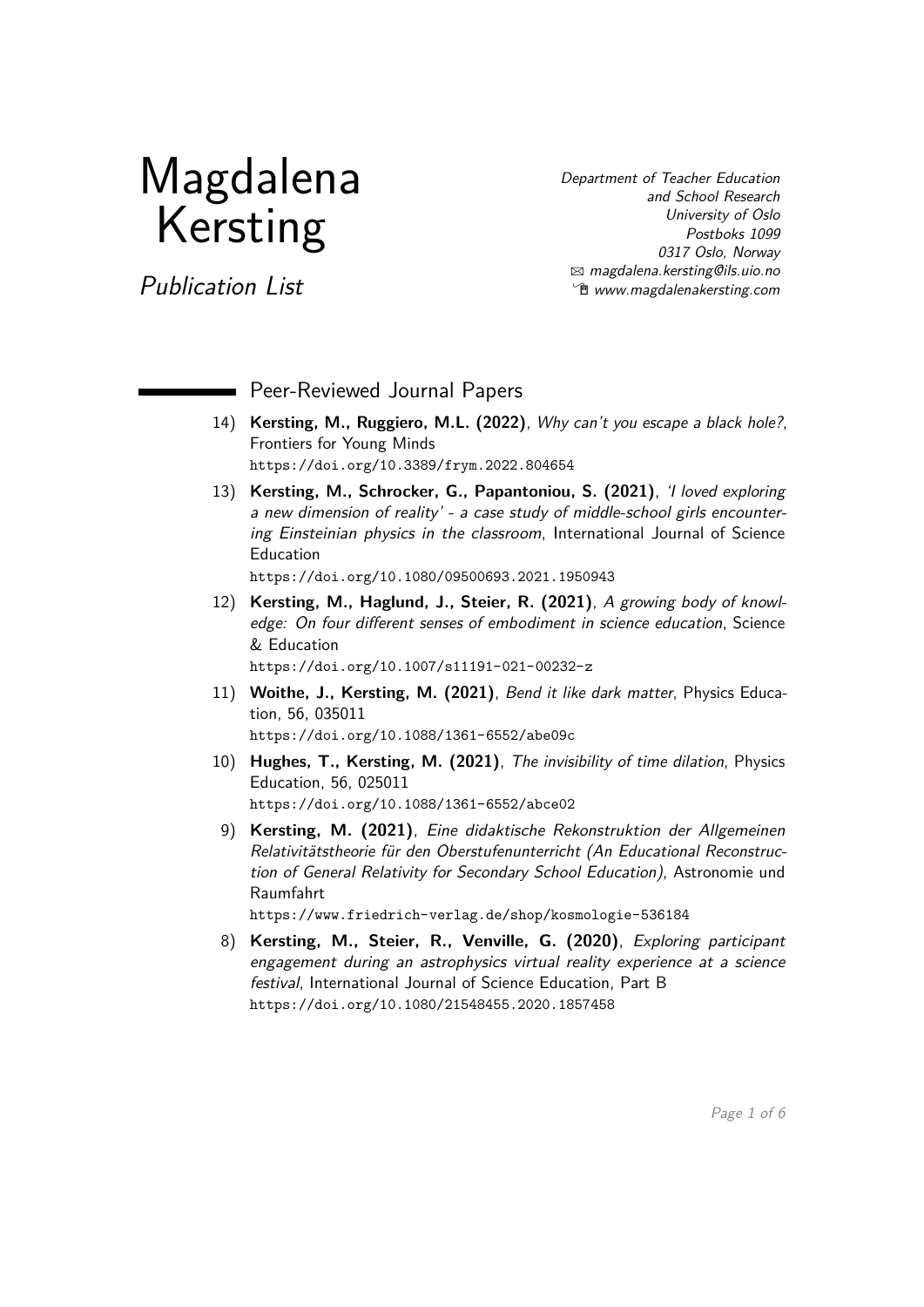- 7) **Kersting, M., Toellner, R., Blair, D., Burman, R. (2020)**, Gravity and Warped Time - Clarifying Conceptual Confusions in General Relativity, Physics Education, 55, 015023 <https://doi.org/10.1088/1361-6552/AB56D7>
- 6) **Choudhary, R., Kraus, U., Kersting, M., Zahn, C., Zadnik, M., Meagher, R., Blair, D. (2019)**, Einsteinian Physics in the Classroom: Integrating Physical and Digital Learning Resources in the Context of an International Research Collaboration, The Physics Educator, 1(4) 1950016 <https://doi.org/10.1142/S2661339519500161>
- 5) **Steier, R., Kersting, M. (2019)**, Metaimagining and embodied conceptions of spacetime, Cognition & Instruction, 37:2, 145-168 <https://doi.org/10.1080/07370008.2019.1580711>
- 4) **Steier, R., Kersting, M., Silseth, K. (2019)**, Imagining with improvised representations in CSCL environments, International Journal of Computer-Supported Collaborative Learning, 14:109 <https://doi.org/10.1007/s11412-019-09295-1>
- 3) **Kersting, M. (2019)**, Free fall in curved spacetime how to visualise gravity in general relativity, Physics Education, 54,035008, 593–623 <https://dx.doi.org/10.1088/1361-6552/ab08f5>
- 2) **Kersting, M., Henriksen, E. K., Bøe, M. V., & Angell, C. (2018)**, General relativity in upper secondary school: design and evaluation of an online learning environment using the model of educational reconstruction., Physical Review Physics Education Research, 14(1)), 010130-1-010130-18 <http://doi.org/10.1103/PhysRevPhysEducRes.14.010130>
- 1) **Kersting, M., Steier, R. (2018)**, Understanding curved spacetime the role of the rubber sheet analogy in learning general relativity, Science & Education, 27(7–8), 593–623 <https://doi.org/10.1007/s11191-018-9997-4>

# Books & Book Chapters

Books

- 2) **Kersting, M., Blair, D. (Eds) (2021)**, Teaching Einsteinian Physics in Schools: An Essential Guide for Teachers in Training and Practice, Routledge, ISBN 9781760877712 <https://bit.ly/3eRQnzR>
- 1) **Ødegaard, M., Kjærnsli, M., Kersting, M., (Eds) (2021)**, Tettere på naturfag i klasserommet (Closer to science in the classroom), Fagbokforlaget, ISBN 9788245038439

[https://www.fagbokforlaget.no/Tettere-på-naturfag-i-klasserommet/](https://www.fagbokforlaget.no/Tettere-p�-naturfag-i-klasserommet/I9788245038439) [I9788245038439](https://www.fagbokforlaget.no/Tettere-p�-naturfag-i-klasserommet/I9788245038439)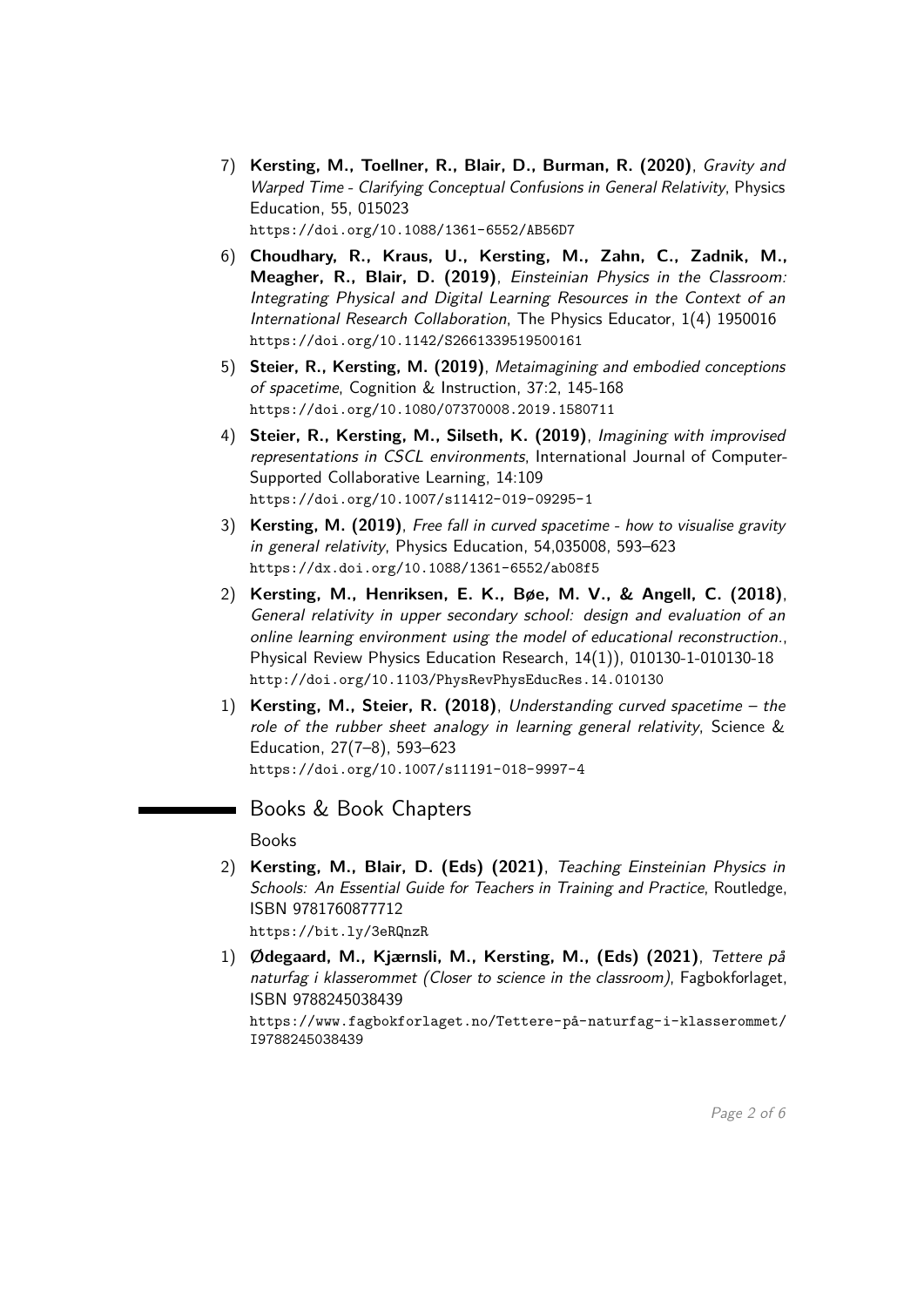Book Chapters

- 16) **Kersting, M. (2020)**, Visualizing Four Dimensions in Special and General Relativity, Handbook of the Mathematics of the Arts and Sciences, Bharath Sriraman (Ed), Springer Nature, Cham [https://doi.org/10.1007/978-3-319-70658-0\\_120-1](https://doi.org/10.1007/978-3-319-70658-0_120-1)
- 15) **Kersting, M. (2021)**, Using the language of gravity to teach about space, time, and matter in general relativity, Teaching Einsteinian Physics in Schools, Kersting, M., Blair, D. (Eds), Routledge (Forthcoming)
- 14) **Kersting, M. (2021)**, Standing on the shoulders of giants how historical perspectives on gravity can inform modern physics education, Teaching Einsteinian Physics in Schools, Kersting, M., Blair, D. (Eds), Routledge (Forthcoming)
- 13) **Blair, D., Kersting, M. (2021)**, The difficult birth of gravitational wave astronomy, Teaching Einsteinian Physics in Schools, Kersting, M., Blair, D. (Eds), Routledge (Forthcoming)
- 12) **Karlsen, S., Kersting, M., Ødegaard, M. (2021)**, Kjennetegn på utforskende undervisning i naturfag (Characteristics of inquiry-based practices in science), Tettere på naturfag i klasserommet, Ødegaard, M., Kjærnsli, M., Kersting, M. (Eds), Fagbokforlaget
- 11) **Kersting, M., Karlsen, S., Ødegaard, M. (2021)**, Ulike dilemmaer knyttet til utforskende undervisning i naturfag (Different dilemmas connected with inquiry-based practices in science), Tettere på naturfag i klasserommet, Ødegaard, M., Kjærnsli, M., Kersting, M. (Eds), Fagbokforlaget
- 10) **Ødegaard, M.,Kersting, M. (2021)**, Kjennetegn på undervisning som skårer høyt på kunnskap og læringsmiljø (Characteristics of high quality science teaching: knowledge and learning environments), Tettere på naturfag i klasserommet, Ødegaard, M., Kjærnsli, M., Kersting, M. (Eds), Fagbokforlaget (Forthcoming)
- 9) **Kersting, M., Karlsen, S., Lunde, M.L.S. (2021)**, Hvordan lykkes med integrasjon av nettbrett i praktiske forsøk? (How to successfully integrate tablets in practical science activities), Tettere på naturfag i klasserommet, Ødegaard, M., Kjærnsli, M., Kersting, M. (Eds), Fagbokforlaget
- 8) **Kersting, M., Ødegaard, M., Sæleset, J. (2021)**, Hvordan fremme fantasi og kreativitet i naturfag? (How to foster imagination and creativity in science education), Tettere på naturfag i klasserommet, Ødegaard, M., Kjærnsli, M., Kersting, M. (Eds), Fagbokforlaget
- 7) **Ødegaard, M.; Kjærnsli, M.; Kersting, M. (2021)**, En studie av kvalitet i naturfagundervisning (A study of quality in science education), Tettere på naturfag i klasserommet, Ødegaard, M., Kjærnsli, M., Kersting, M. (Eds), Fagbokforlaget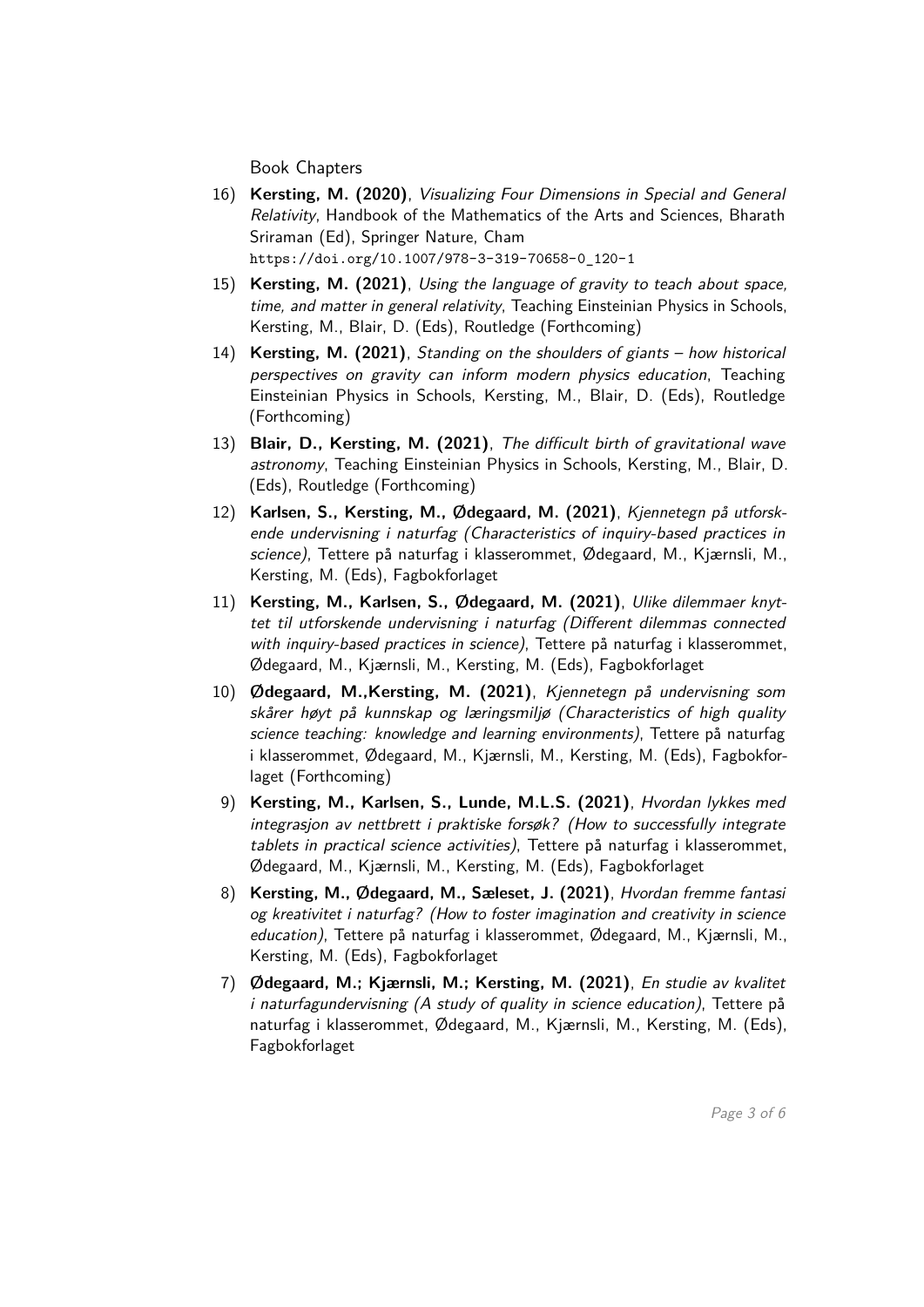- 6) **Ødegaard, M., Kjærnsli, M., Kersting, M., Karlsen, S., Lunde, M.L.S., Olufsen, M., Sæleset, J. (2021)**, Diskusjon: Tettere på naturfag i klasserommet (Discussion: Closer to science in the classroom), Tettere på naturfag i klasserommet, Ødegaard, M., Kjærnsli, M., Kersting, M.; Karlsen, S.; Olufsen, M. (Eds), Fagbokforlaget
- 5) **Lunde, M.L.S., Sæleset, J., Karlsen, S., Kjærnsli, M., Kersting, M., Olufsen, M., Ødegaard, M. (2021)**, Hvordan vurdere undervisningskvalitet i naturfag (How to evaluate quality in science education), Tettere på naturfag i klasserommet, Ødegaard, M., Kjærnsli, M., Kersting, M.; Karlsen, S.; Olufsen, M. (Eds), Fagbokforlaget
- 4) **Lunde, M.L.S., Sæleset, J., Kjærnsli, M., Kersting, M., Karlsen, S., Olufsen, M., Ødegaard, M. (2021)**, Forskningsdesign og metode (Research design and methodology), Tettere på naturfag i klasserommet, Ødegaard, M., Kjærnsli, M., Kersting, M.; Karlsen, S.; Olufsen, M. (Eds), Fagbokforlaget
- 3) **Karlsen, S., Kersting, M., Ødegaard, M. (2021)**, Læreres tilrettelegging for faglig fordypning i naturfag (Teacher facilitation of content depth in science), Tettere på naturfag i klasserommet, Ødegaard, M., Kjærnsli, M., Kersting, M.; Karlsen, S.; Olufsen, M. (Eds), Fagbokforlaget
- 2) **Lunde, M.L.S., Karlsen, S., Kersting, M. (2021)**, Hva kan vi forske på? Om å utvikle forskbare spørsmål i klasserommet (What can we find out? About developing research questions in the classroom), Tettere på naturfag i klasserommet, Ødegaard, M., Kjærnsli, M., Kersting, M.; Karlsen, S.; Olufsen, M. (Eds), Fagbokforlaget
- 1) **Karlsen, S., Kersting, M., Lunde, M.L.S. (2021)**, Elevdeltakelse i et aldersblandet klasserom (Student engagement in a mixed-age classroom), Tettere på naturfag i klasserommet, Ødegaard, M., Kjærnsli, M., Kersting, M.; Karlsen, S.; Olufsen, M. (Eds), Fagbokforlaget

# Peer-Reviewed Papers in Conference Proceedings

- 3) **Kersting, M. (2019)**, Navigating four dimensions upper secondary students' understanding of movement in spacetime, Journal of Physics: Conference Series, Volume 1287, Number 1 <http://doi.org/10.1088/1742-6596/1287/1/012007>
- 2) **Kamphorst, F., Kersting, M. (2019)**, Design-Based Research and the Model of Educational Reconstruction - A Combined Approach to Design Successful Science Instruction, In Levrini, O. & Tasquier, G. (Eds.) Electronic Proceedings of the ESERA 2019 Conference. The beauty and pleasure of understanding: engaging with contemporary challenges through science education. Bologna: ALMA MATER STUDIORUM – University of Bologna. 978- 88-945874-0-1978-88-945874-0-1

Page 4 of [6](#page-5-0)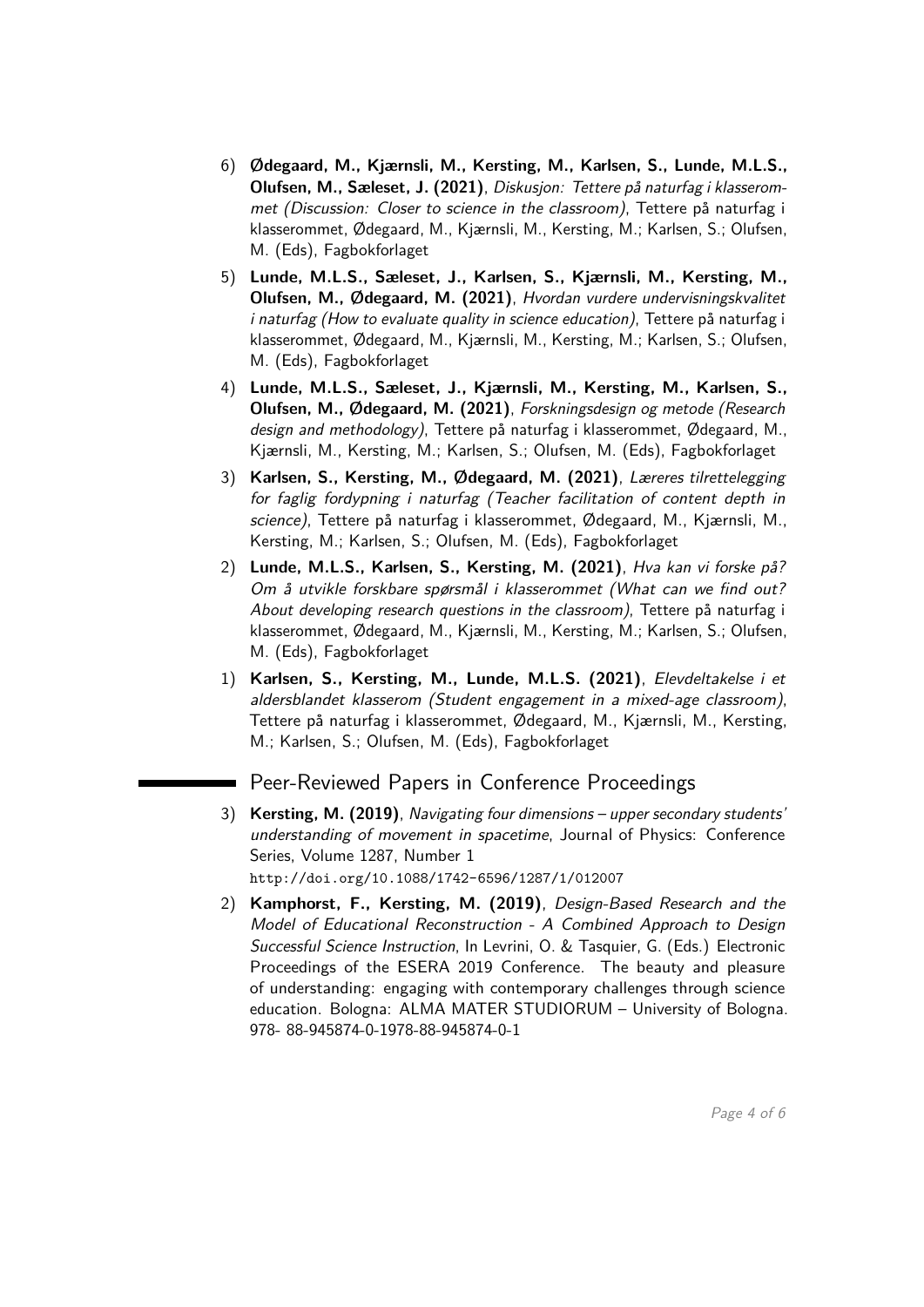1) **Kersting, M. (in press)**, How history and philosophy of science can inform teaching and learning of general relativity in upper secondary school, Proceedings of the Fifteenth Marcel Grossman Meeting on General Relativity, World Scientific, Singapore

### Scientific Reports

**Ødegaard, M.; Kjærnsli, M.; Karlsen, S.; Kersting, M.; Lunde, M.L.S.; Olufsen, M. & Sæleset, J. (2021)**, Tett på naturfag i klasserommet (Close to Science in the Classroom), Report for The Norwegian Directorate for Education and Training

[https://www.udir.no/tall-og-forskning/finn-forskning/rapporter/k](https://www.udir.no/tall-og-forskning/finn-forskning/rapporter/klasseromstudier-i-naturfag/) [lasseromstudier-i-naturfag/](https://www.udir.no/tall-og-forskning/finn-forskning/rapporter/klasseromstudier-i-naturfag/)

### PhD Thesis

**Kersting, M. (2019)**, General Relativity in Secondary School - Research-Based Development of Learning Resources and Analyses of Students' Conceptual Understanding Using the Model of Educational Reconstruction, Series of dissertations submitted to the The Faculty of Mathematics and Natural Sciences, University of Oslo , No. 2214 ISSN 1501-7710 <https://www.duo.uio.no/handle/10852/71817>

Science Communication & Public Outreach Pieces

- 12) **From conceptual change to scientific imagination: An interdisciplinary workshop at the crossroads of hps and science education research (2022)**, Opinion piece for the the HPS&ST Newsletter, February 2022 <http://www.hpsst.com/uploads/6/2/9/3/62931075/feboped2022.pdf>
- 11) **Embodied Cognition in Physics (2022)**, Article for Chat Physics <https://chatphysics.org/embodied-cognition-in-physics/>
- 10) **Following in the Footsteps of Einstein: Modernising Physics Education Using History and Philosophy of Science (2022)**, Opinion piece for the the HPS&ST Newsletter, January 2022 <http://www.hpsst.com/uploads/6/2/9/3/62931075/janoped2022.pdf>
- 9) **Spaces Without and Within (2021)**, Runner up for the New Philosopher's Writer Award <https://www.newphilosopher.com>
- 8) **The interplay between nature and ourselves (2021)**, Winning essay for New Philosopher's Writer Award <https://www.newphilosopher.com>